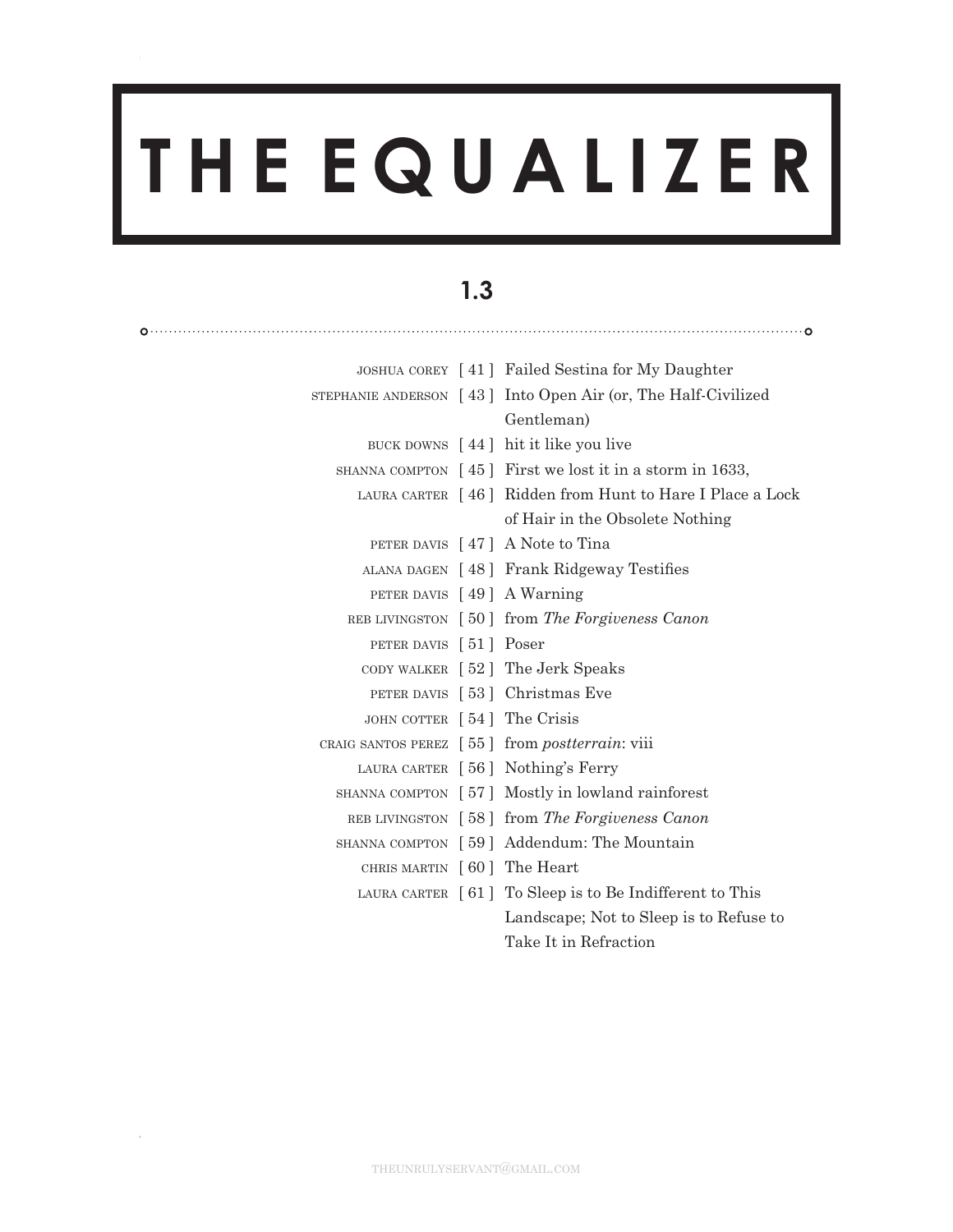#### *failed sestina for my daughter*

#### 1

All eyes be silent. Stark light on her cheek, small hand flowering my stubble. Outside it's the war, though the man of peace has come, or so my T-shirt prophesizes. The war of all against all. Early darkness shutters the street, headlights rip it up. Peerless the track between suburb and city.

#### 2

I won't keep you. But even as I hurry you down the road to language my daughter I catch you in some fundamental lingering intent: staring at frost on the window, grasping at electrical cords, or your most characteristic gesture

#### 3

raising one hand as if in salute to your forehead and holding it there, eyes invisible until your hand comes down and we raise ours: there you are! There you aren't—already not here as I write this and in what seems the majority of my time hurrying always from home and back again, never staying

#### 4

and never straying from that cold-beaten track of astonishment at finding myself yours, hers, time's. A snapshot of us three, of my species-being: I'm the latest in a long line of progenitors, dumbfucks, men with eyes fixed on the ground as they fall upward out of sight.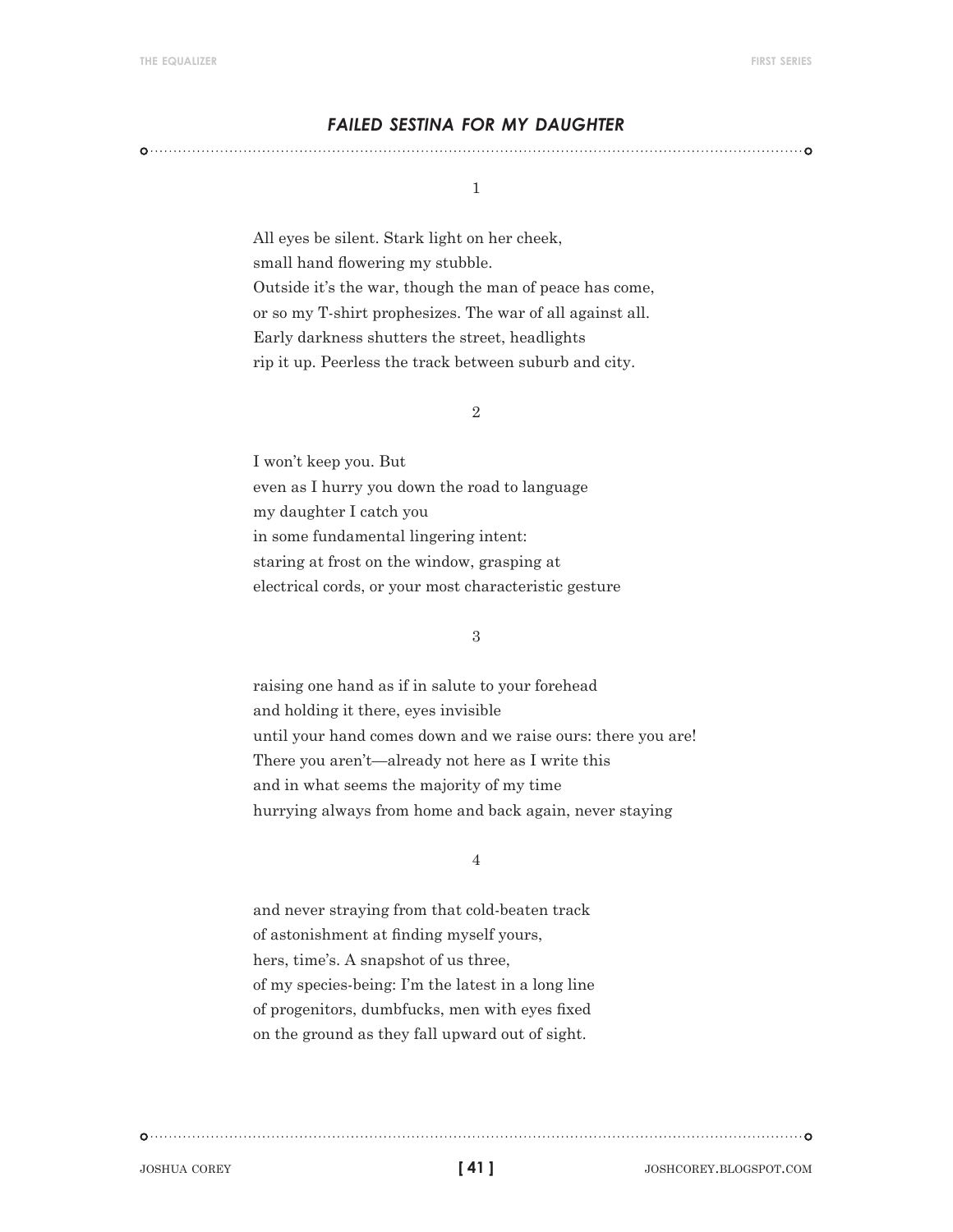5

Beneath the deep-end of the swimming pool a lower deep yawns beneath your kicking feet. I have done my duty, I am called away, I man my lonely watchpost while you squat there in the dirt. Then I'm home again and your head is on my shoulder and I sing *the lion sleeps tonight*

6

*near the village, the peaceful village,* near but not too far, near enough to trouble inchoate sleep with words into which being steps. You'll outlive me if there's grace, save my name and a bit of my face.

#### coda

I must imagine you and you, who are not here must imagine being able to read this, your glance upward from my lap gray and calmly searching eye.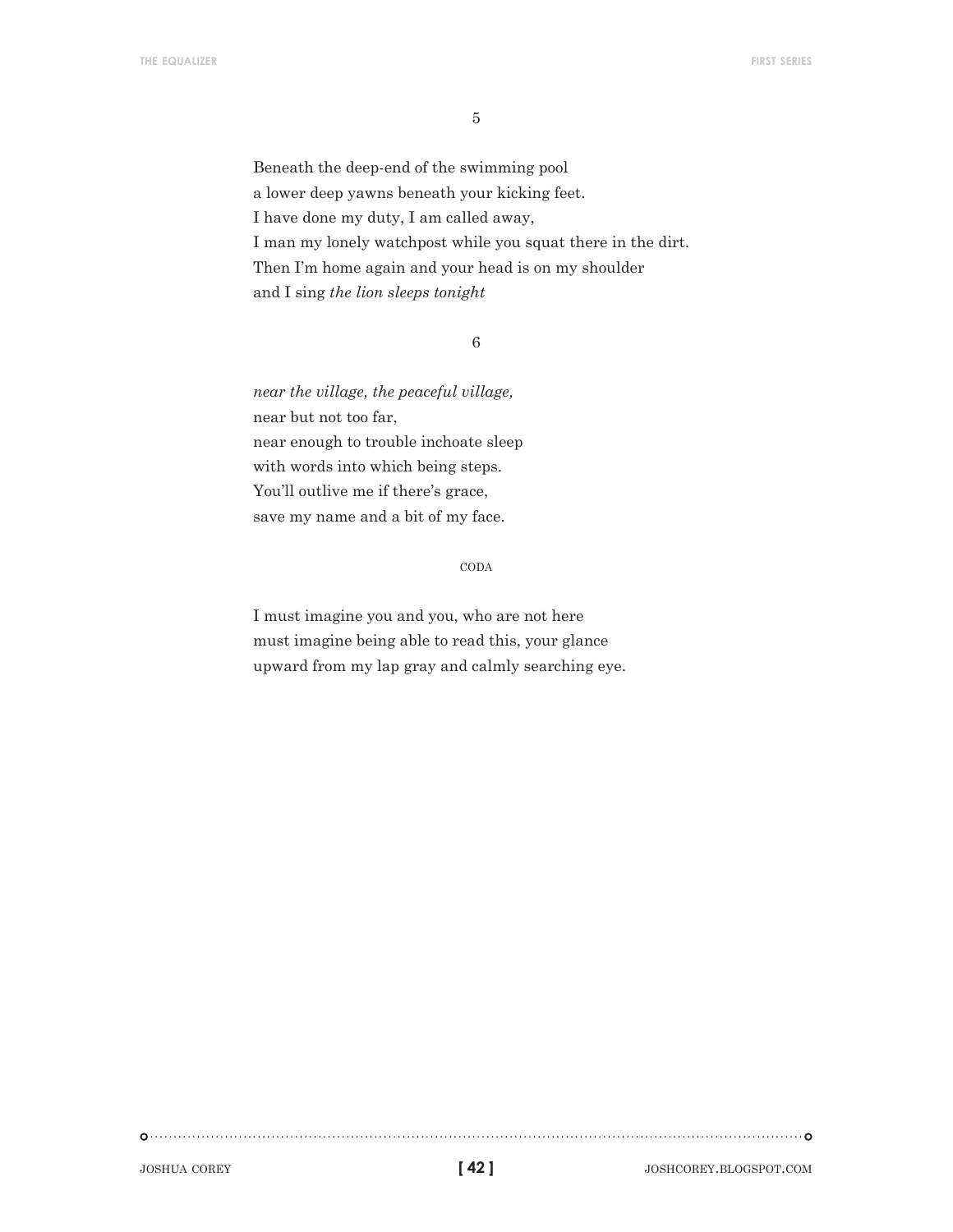## *into the open air (or, the half-civilized gentleman)*

Rough-shod he held his levees Laboriously leaning the legs lessening Fought fiercely ideas elements making for change

His only recompense was in power

And within sound of its waters Only able to take a little wine as nourishment New rig out bitterness was too deep

He was an oddity unknown to himself

After a great many provisoes Land books too tenacious to give up regalia Alone unattended except by the hearse driver

He viewed the world through a false medium

Every person seems to be quite ruined Vaporings of every description Quietly in the bitter cold to the memory

**[ 43 ]**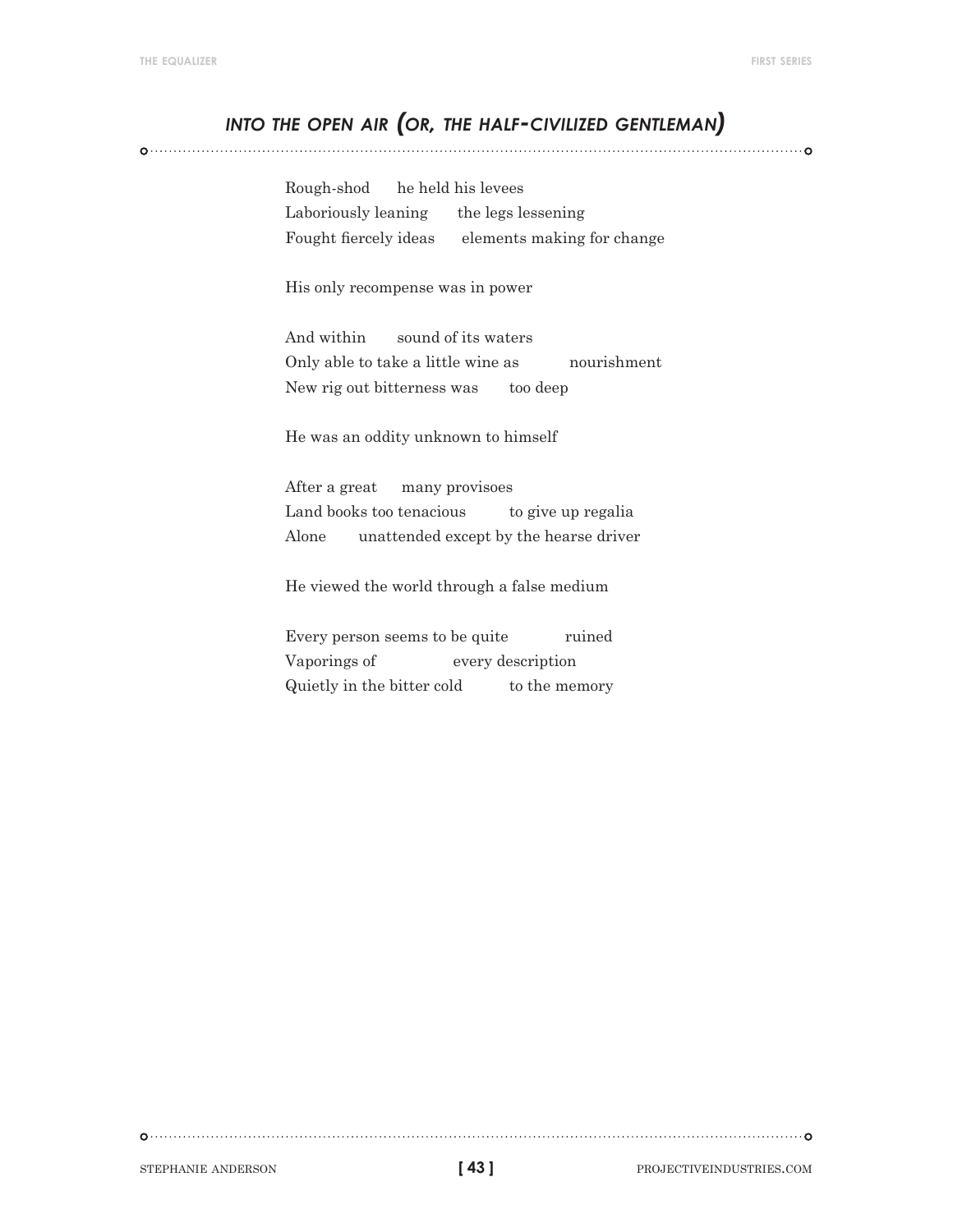#### *hit it like you live*

raggedy hand to lead with I like to keep it that way

> ritual mess of messy habit

unconscious scintilla

of a misplaced affection

plug-in

to the easy-

empty

elevator, floor down

handing over your name as a source of power

the upside is

you went and did the thing you wanted to do the downside hasn't finished happening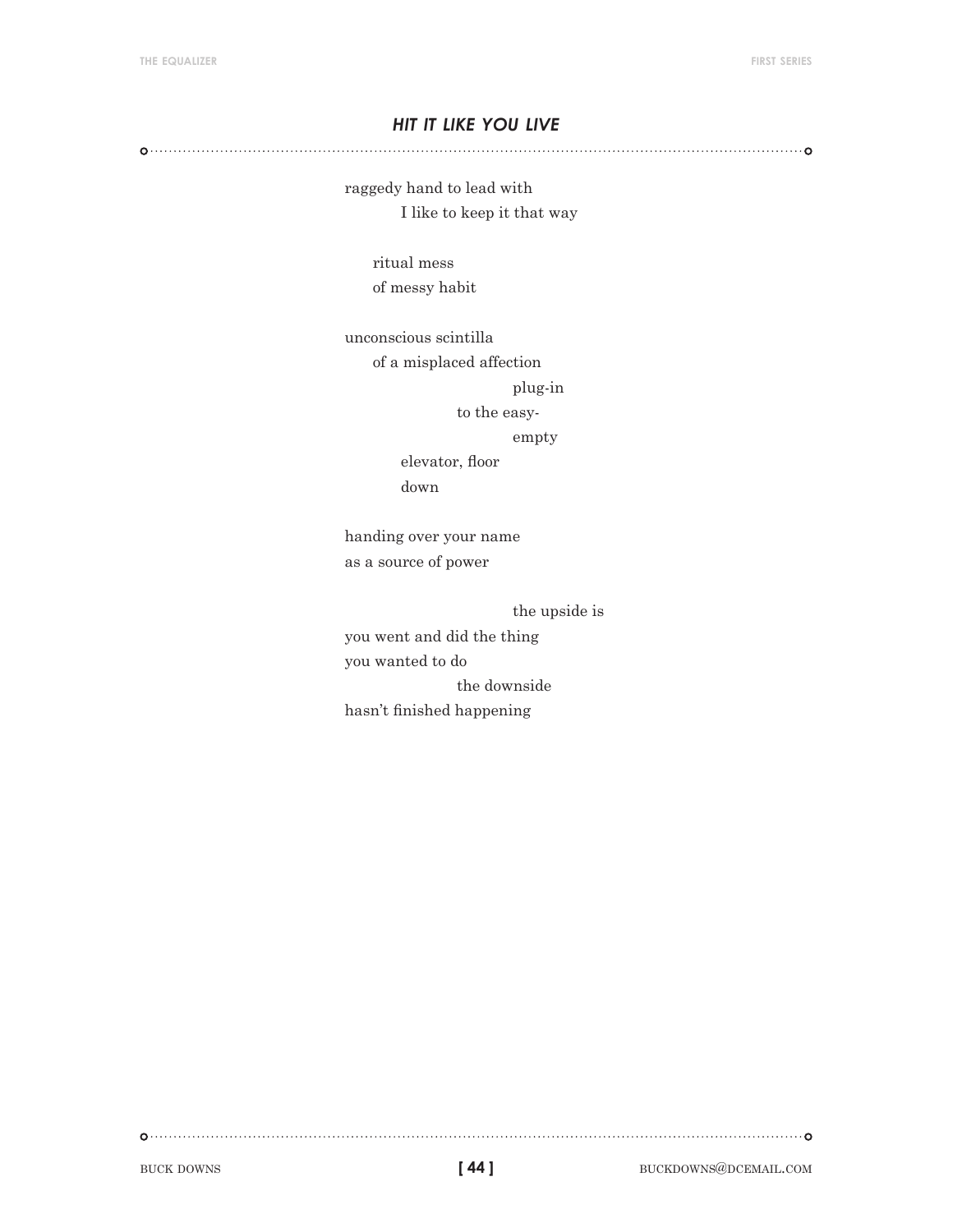## *first we lost it in <sup>a</sup> storm in 1633,*

along with our claim to imperial status, a lake in the Ozarks, a documentation license, and 32 four-inch blade propellers.

If you believe the legends though, we're secretly in cahoots.

This time around, we've commissioned a freight line and drummed up the will to try everything.

We're just going to return it all and see what sticks.

We're giving up that interim airport code, the company theme song, all the purged staffs, any leftover conquistadors, and the habit of erecting statues.

We've kept only this clipping of our gaud-bedecked façade (its eighty-five windows crowned by coats of arms and flapping flags) to remember our lush reign in its flourishing age, how festooned we were, and puttoed.

shanna compton blooks.com **compton blooks**.com **compton blooks.com c** 

**[ 45 ]**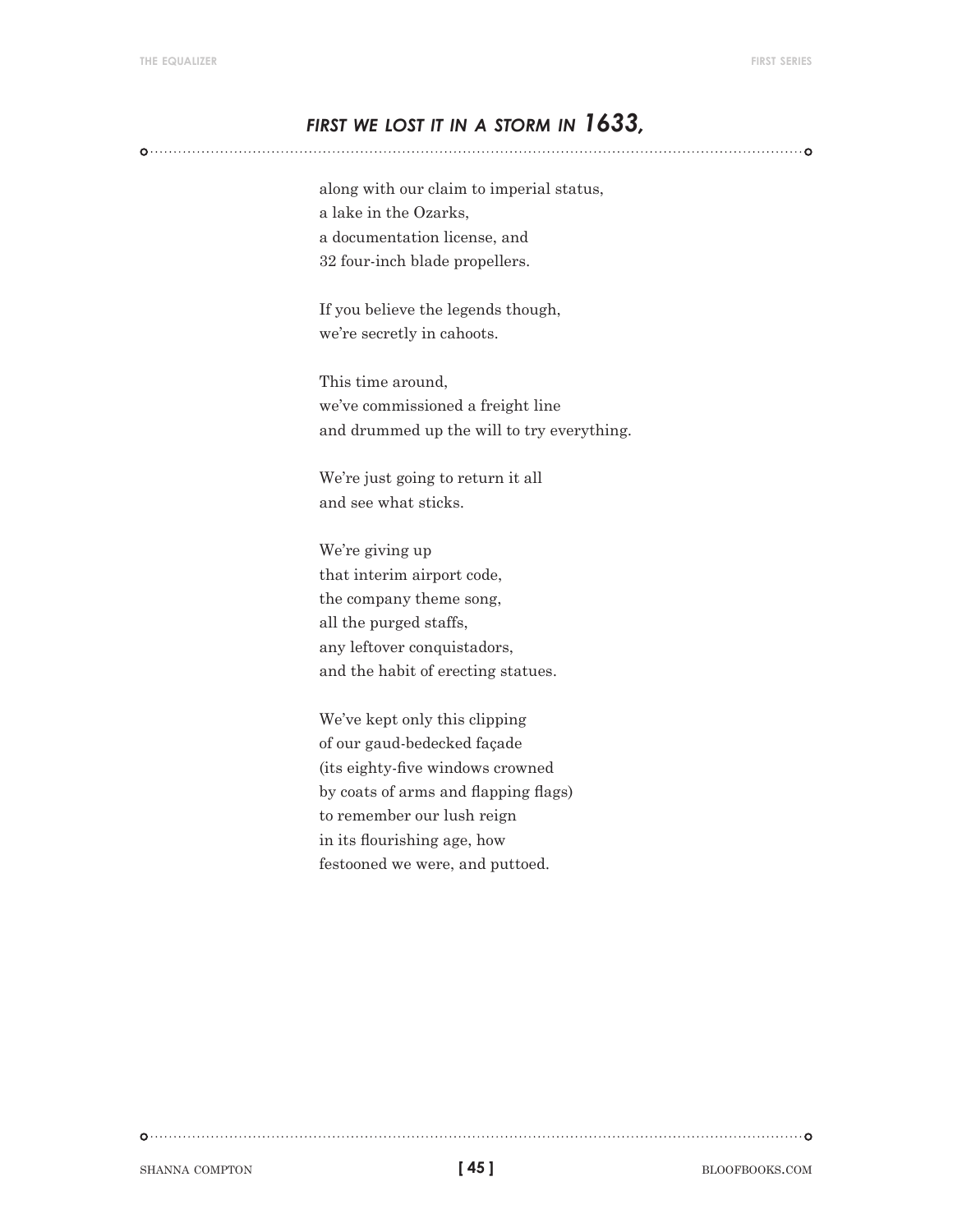# *ridden from hunt to hare i place a lock of hair in the obsolete nothing*

It's given: work song sexof swans & lovesongs of vice's body a replacement for sequences & old methods: who's given has been this-ing? You say the act is just physics & lonely as a cop you go dancing. I steal the electrons & go off in search of a bucket of water— & one of us is left with a forest of suns & I don't know the vulnerable from the wind but try wind's small deferral . . . .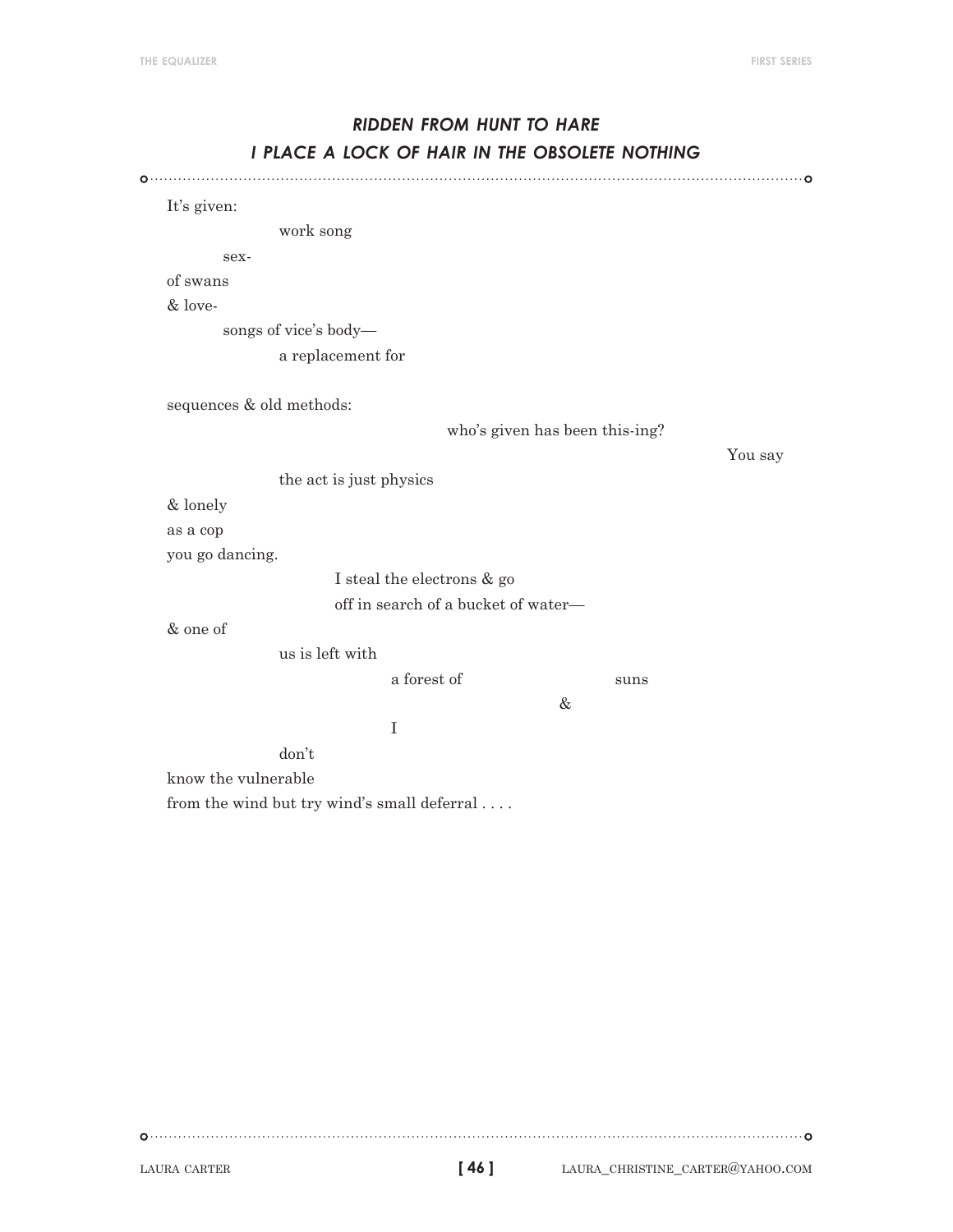#### *a note to tina*

No matter what anyone says, you've got a beautiful way about you that suggests something more better than regular language. I was thinking of assailing you with metaphorical examples but instead decided on nothing. Thus, we find ourselves in the midst of this, perhaps bored or stunned dumb. There is no other way of displaying this to the world, but, believe me, if I could make a billboard I would. I would put it on your highway. You would drive by and say, Ah. It's like a Poison album, but different.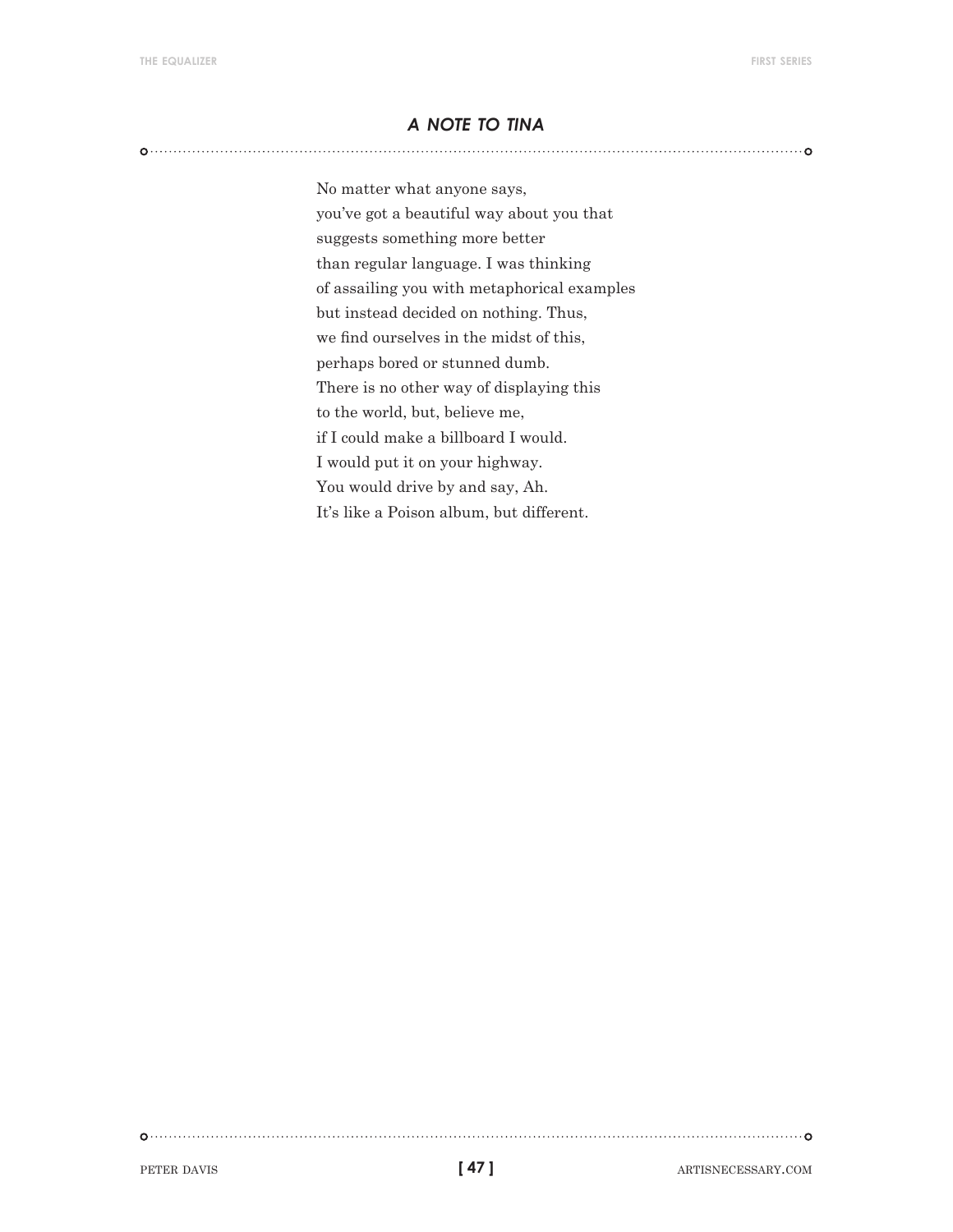#### *frank ridgeway testifies*

Michael Paré is the guy who played "Eddie" in *Eddie & the Cruisers*. Michael Paré as the sheriff & Clint Howard the clerk at a local motel, Michael Paré is a totally perfect actor . . .

. . . Michael Paré, wounded by a werewolf in Nepal,

Michael Paré, cast against type as a Texan, Michael Paré at 43 —"On the Dark Side"—John Cafferty & the Beaver Brown Band— MICHAEL PARÉ IS SHOT ABOVE HIS KNEE!

Scott Glenn is their family priest, Father Moody. Michael Paré is called upon to stop him in a ruthless battle of wit & will. Michael Paré is an academy. Michael Paré, once constantly referred to as cool,

Michael Paré, as Dante Montana, Michael Paré, shot above his knee near the end of the film, —Scott Glenn is captain of the *USS Dallas*— Michael Paré is among them.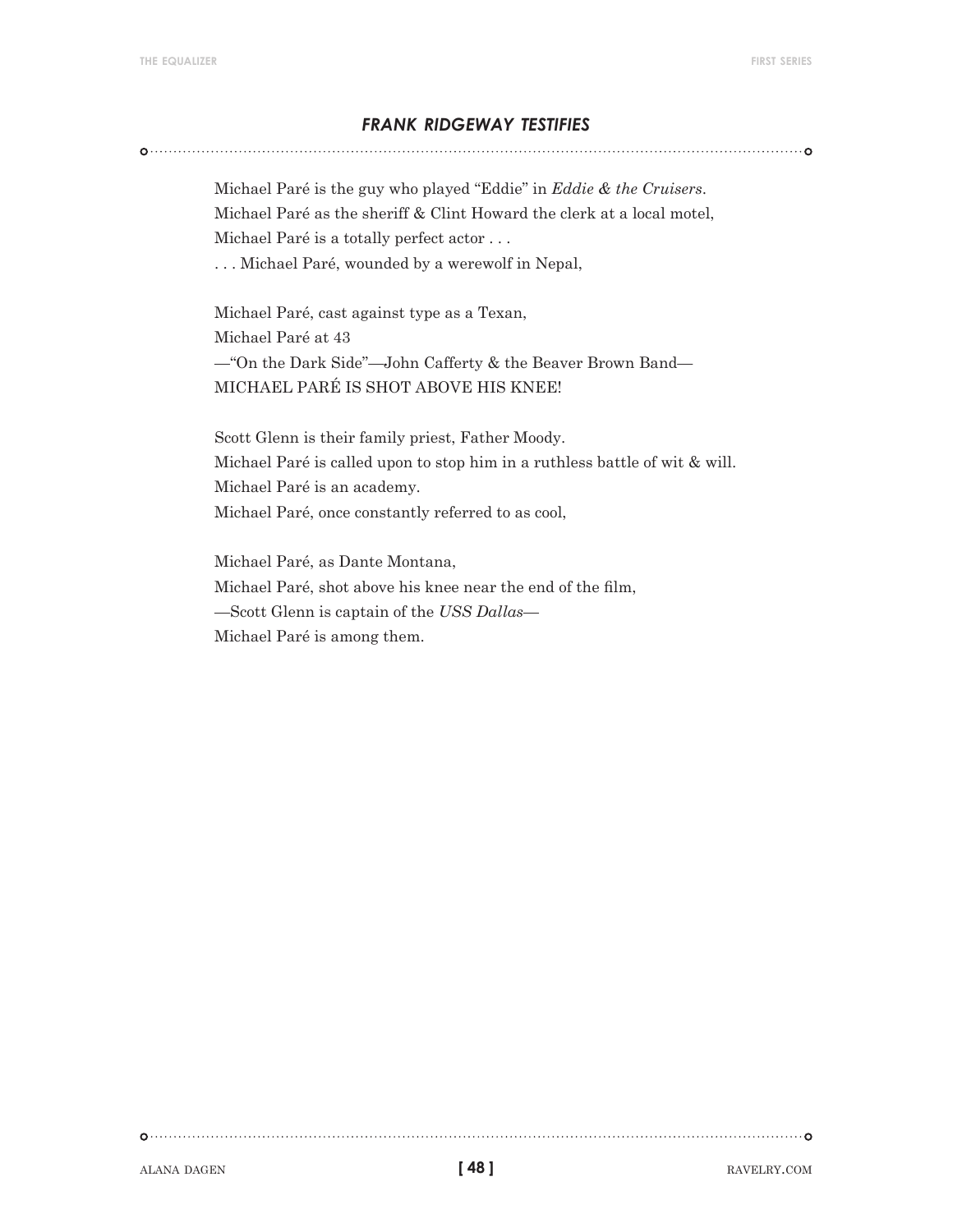#### *a warning*

Seriously, Tina, you know what I mean because of your years as a teacher. I don't want to get into the details in public, like this, all creepy and whatnot. Just let it go and know that I could, if I wanted, devastate you!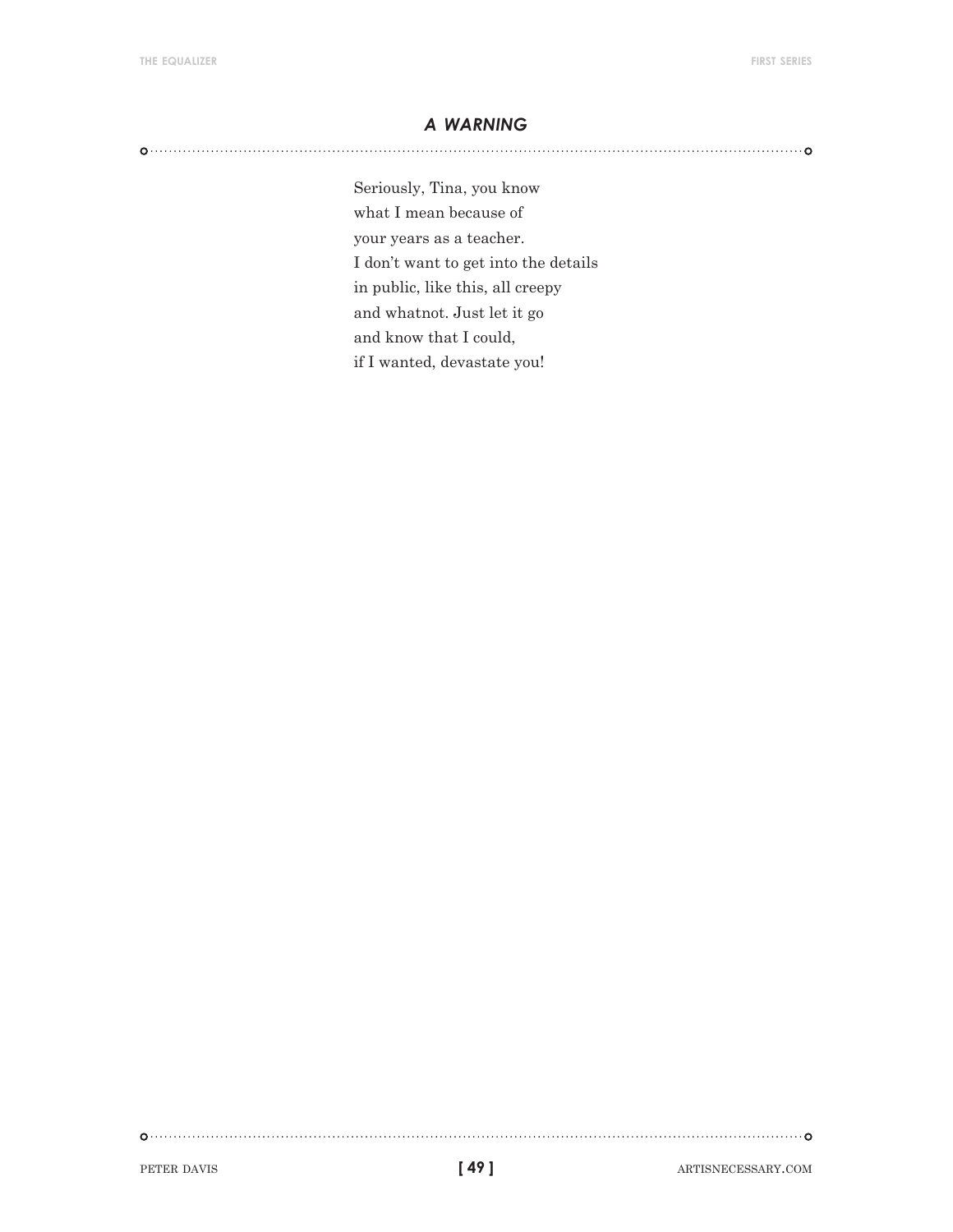#### **from** *the forgiveness canon*

'He construed me, he sunstruck me, he renamed me, he rawboned me'—in hellos that tireslumed sunken hopes, hogwish shall never flinch.

'He construed me, he sunstruck me, he renamed me, he rawboned me'—in hellos that did not tireslum sunken hopes, hogwish shall flinch.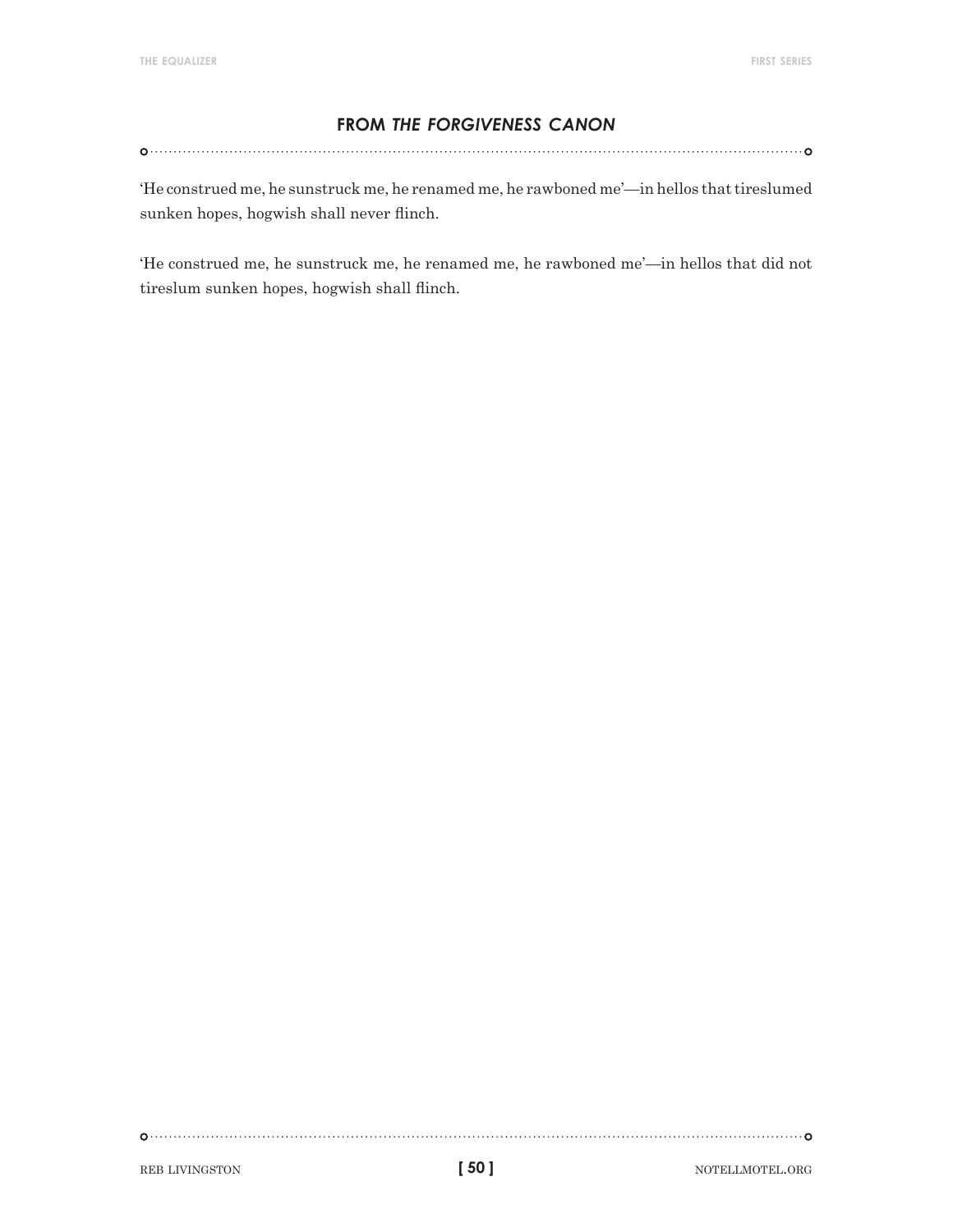#### *poser*

When the snow really falls, one can produce snow forts, all gutted from giant snow piles. If one is not a giant pile of snow, one doesn't have to watch *Cocktail* on TV. But not doing so would be pretty stupid and pretty immature. Besides, as a biologist, I have obligations to science that don't allow me to change sides! Freedom isn't free, Tina!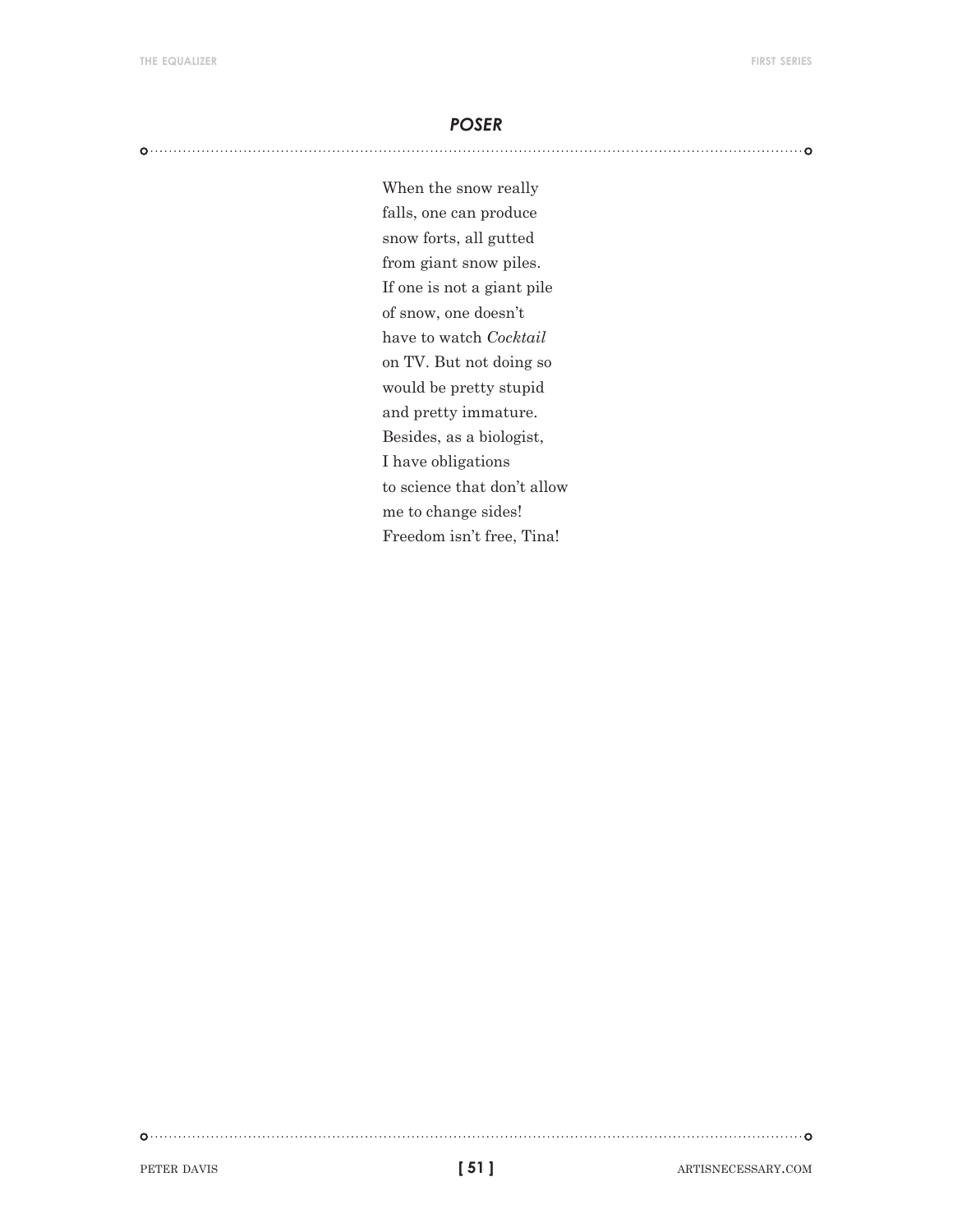#### *the jerk speaks*

*He spoke not a word, but went straight to his work, And filled all the stockings, then turned with a jerk.*

*Clement C. Moore*

So this knob, this Santa, is all "Can you help a brother out," all "I'll make it worth your while" and I'm thinking lump sum, I mean, I seen the work order, but we're like flying—five hours, we're done—and he's all "No, it's hourly," and I'm like "Like hell's it's hourly," and somebody gets up into somebody and I ain't saying nothing more till I talk to that ugly lady on that subway sign who's maybe I think a lawyer.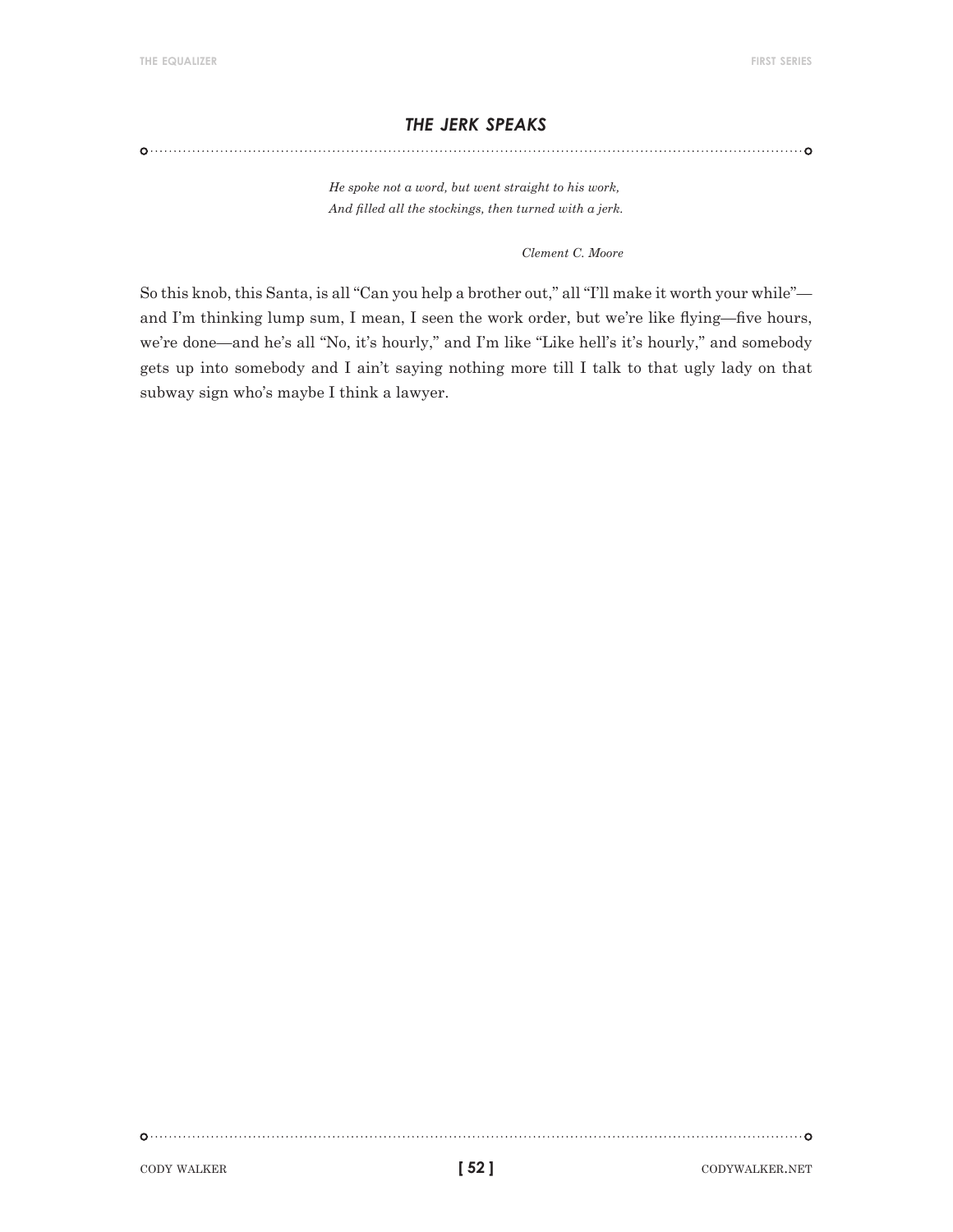#### *christmas eve*

I began throwing up and did so straight through Christmas morning. Christmas day I lay in bed, sat on the couch, and watched TV. That night I slept for hours and today my body is still sore. My neck muscles are pure neck muscle. Now you want to tell me to change my jeans. That's practically fascist. It's total crap.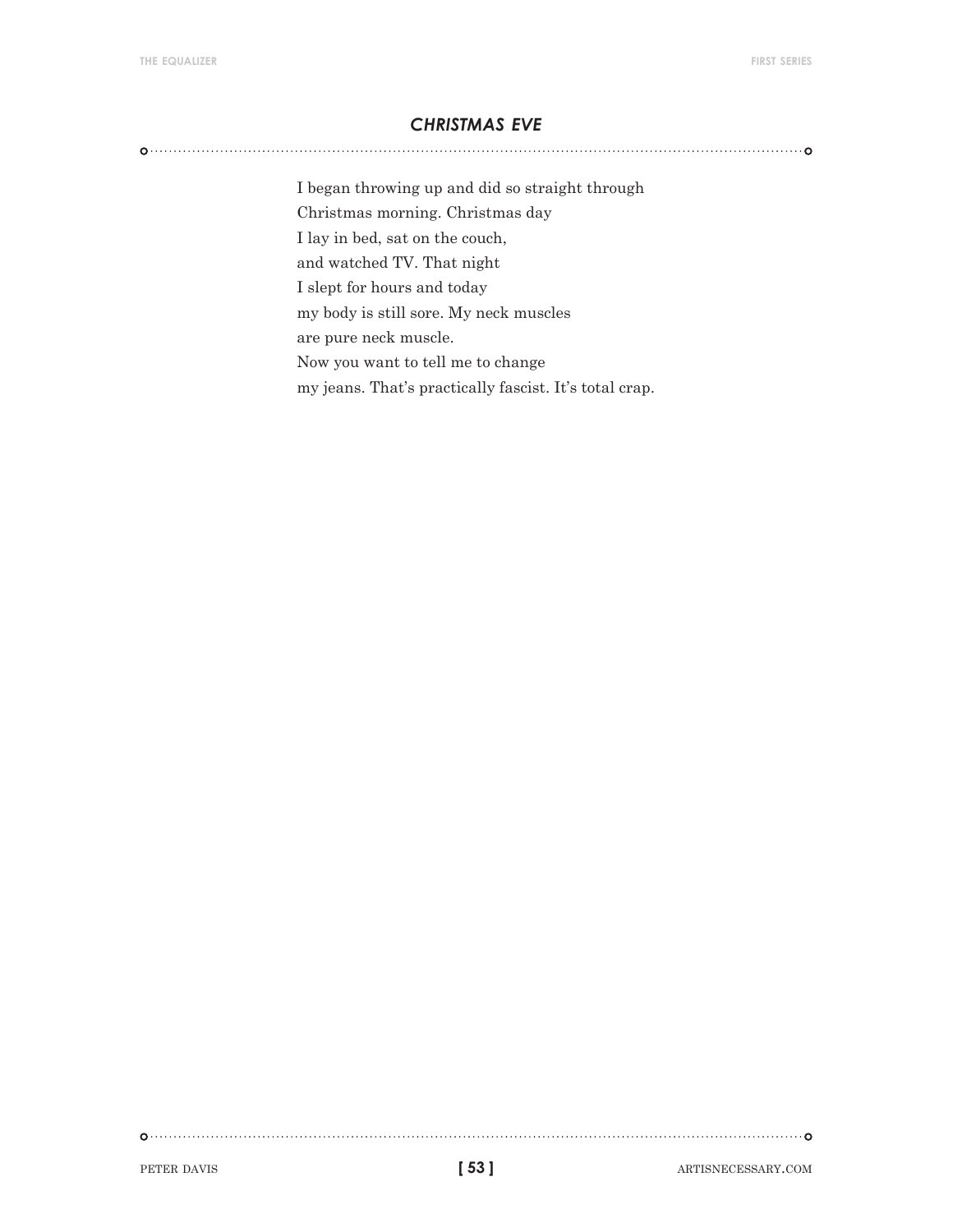#### *the crisis*

Moons are disappearing! Stolen! Nightly off acrylics. oils, gold leaf, at the arts museum  $\Omega$ 

While vacant canvases new-lit with orphaned beams in lonesome incompleteness plead

Our panic grows. We botch attempts to patch their scissored tears, their gaps, with cue-balls, cotton, glue; we tape in moon lines torn from BEST LOVED POEMS, tho words are poor man's canyons, woe—

dissenters shine their teeth: the missing moons were fading, paleing, obsolete—all true—,

we say, all true, but they were ours.

I go home nights. I try to sleep, but lately every dream is a museum,

hollow,

and thick-laid with the lovesick moans of tideless oceans.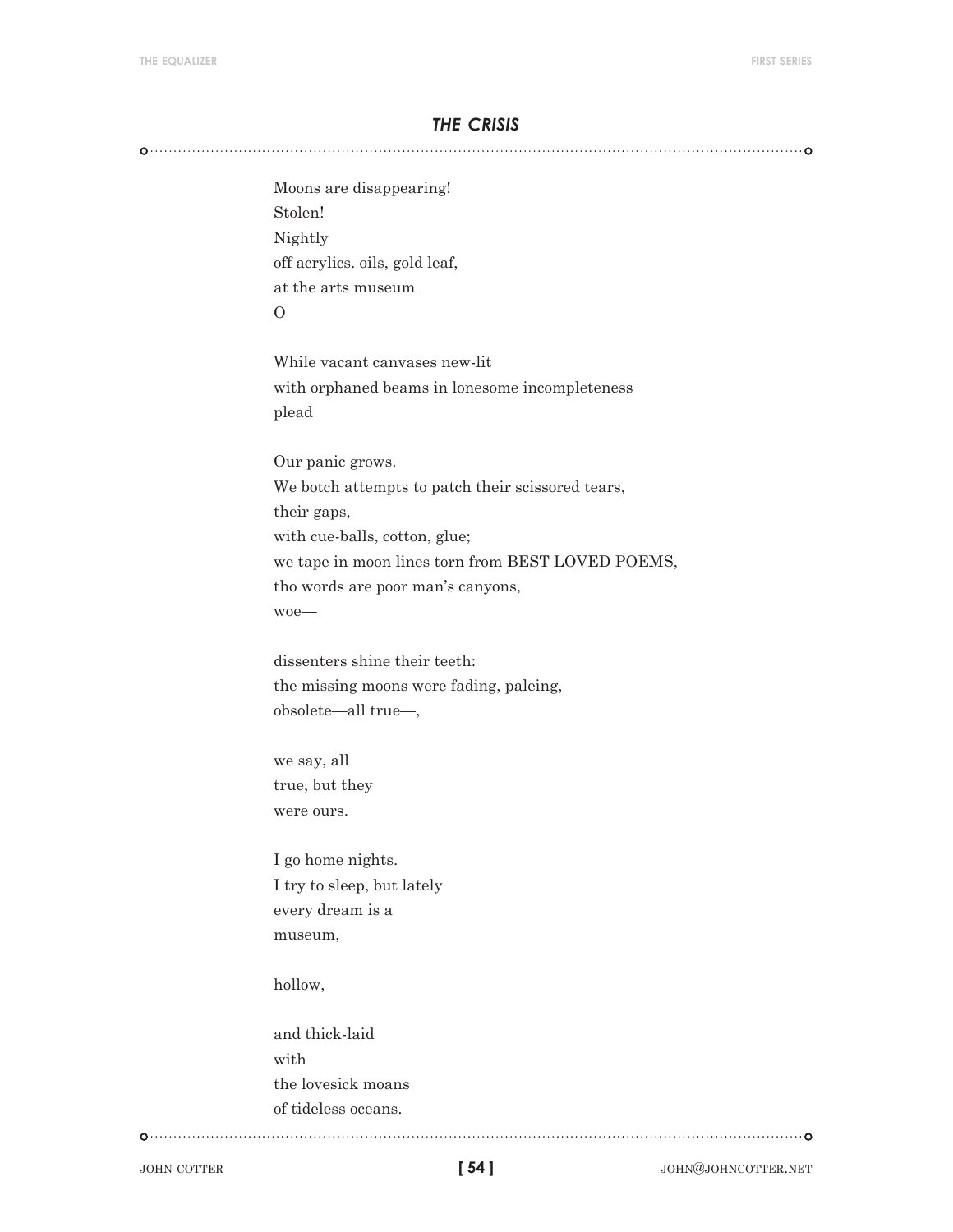#### **from** *postterrain: viii*

*signs deliver memory if there's a shore*

*is it here will every familiar object be changed—* 

*our speech, the fracture of phenomena if there's an ocean*

*is it here—will every familiar object be changed—*

*will there ever be a moment when loss travels so far it won't return*

*is it here—*

*to break us— if there's an edge*

*will every familiar object be chained—*

*the foundation of the house fractures into shadows*

*—shore debris—*

*inscribe name on shell in the soil record rooted script*

*into the last western wave into the last eastern wave*

*keep falling from our nests*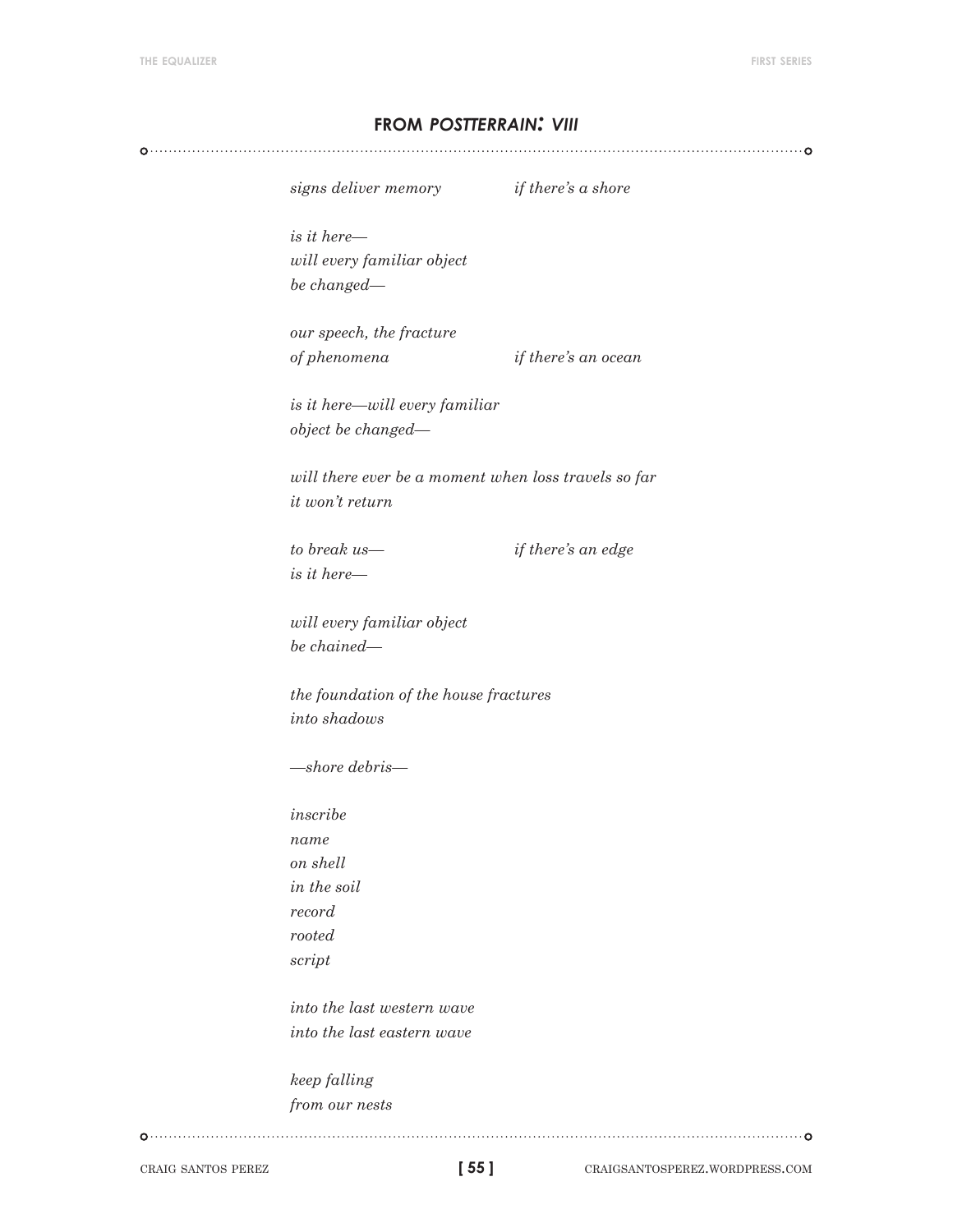# *nothing's ferry*

the rose brings up the tension of history & dialectic & lineage— I crawl into the cathedral with you catching fire from my hands & the gold filigreed boat you ask for something more than temper but a state of the state of the state of the state of the state of the state of the state of the state of the it's all I've got debacle of the love story, told in thricepronged syllables & fables— & if ever I should tell it I would strap it on my back like a small

package of canvases & flowers—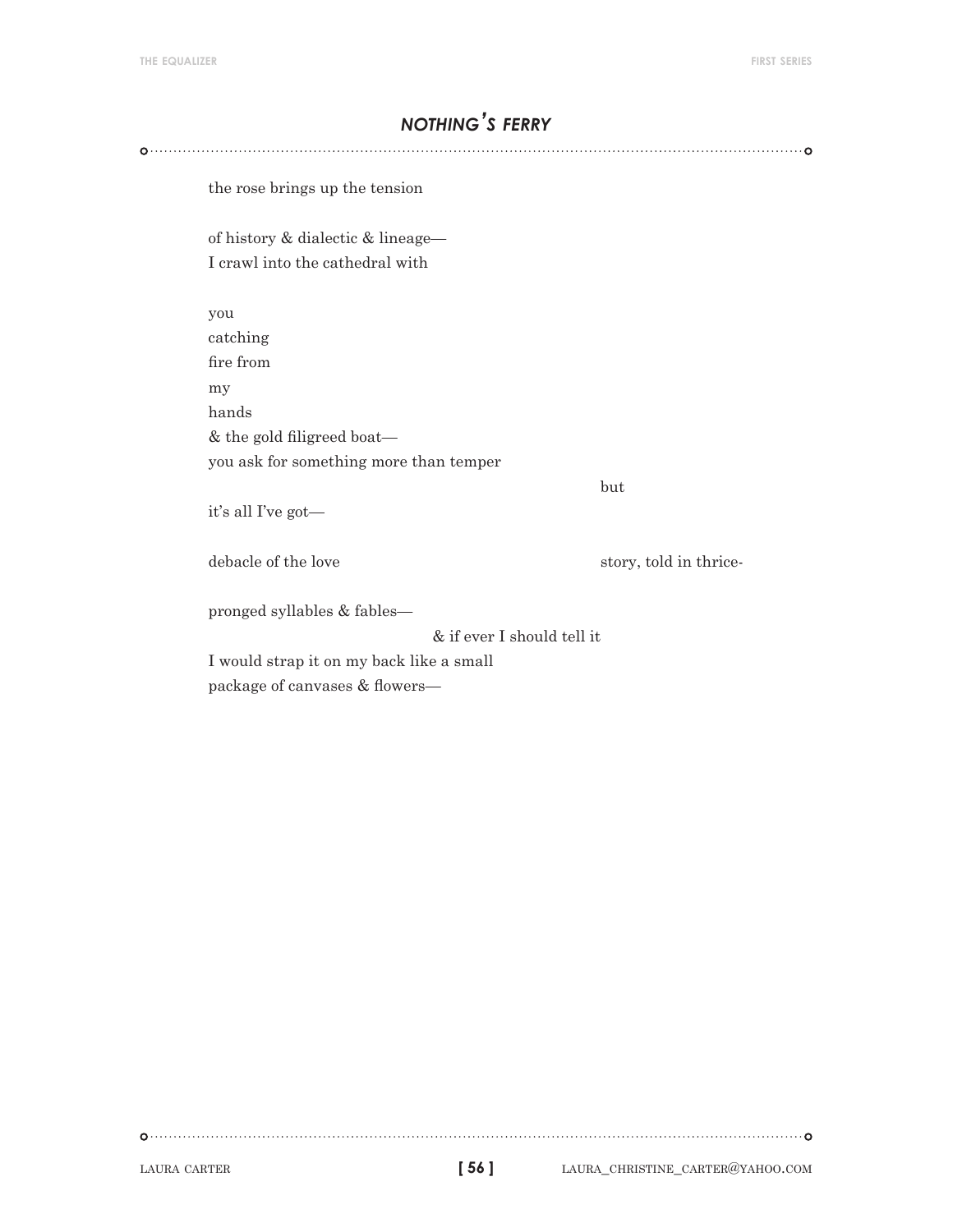#### *mostly in lowland rainforest*

Huge buttress roots support the value of his giant honey. His lips are sealed just behind his teeth.

Her measured specimens, prized by loggers, burst near the sheaf-littered surface, coming to an impasse of branched canopy.

She cannot regulate her body temperature. She gravitates toward poorly ventilated living. Like everyone, he dangles his huge combs.

His eyes are narrow slits. He puts out innumerable small spikes. When exposed to acid or capsaicin she feels no pain.

Each of her clusters becomes a pedicel. Animal-like fur would not be out of place. The truth is that under duress a proper spikelet

comprises a many-dimpled inflorescence.

shanna compton bloofbooks.com **bloofbooks.com bloofbooks.com** 

**[ 57 ]**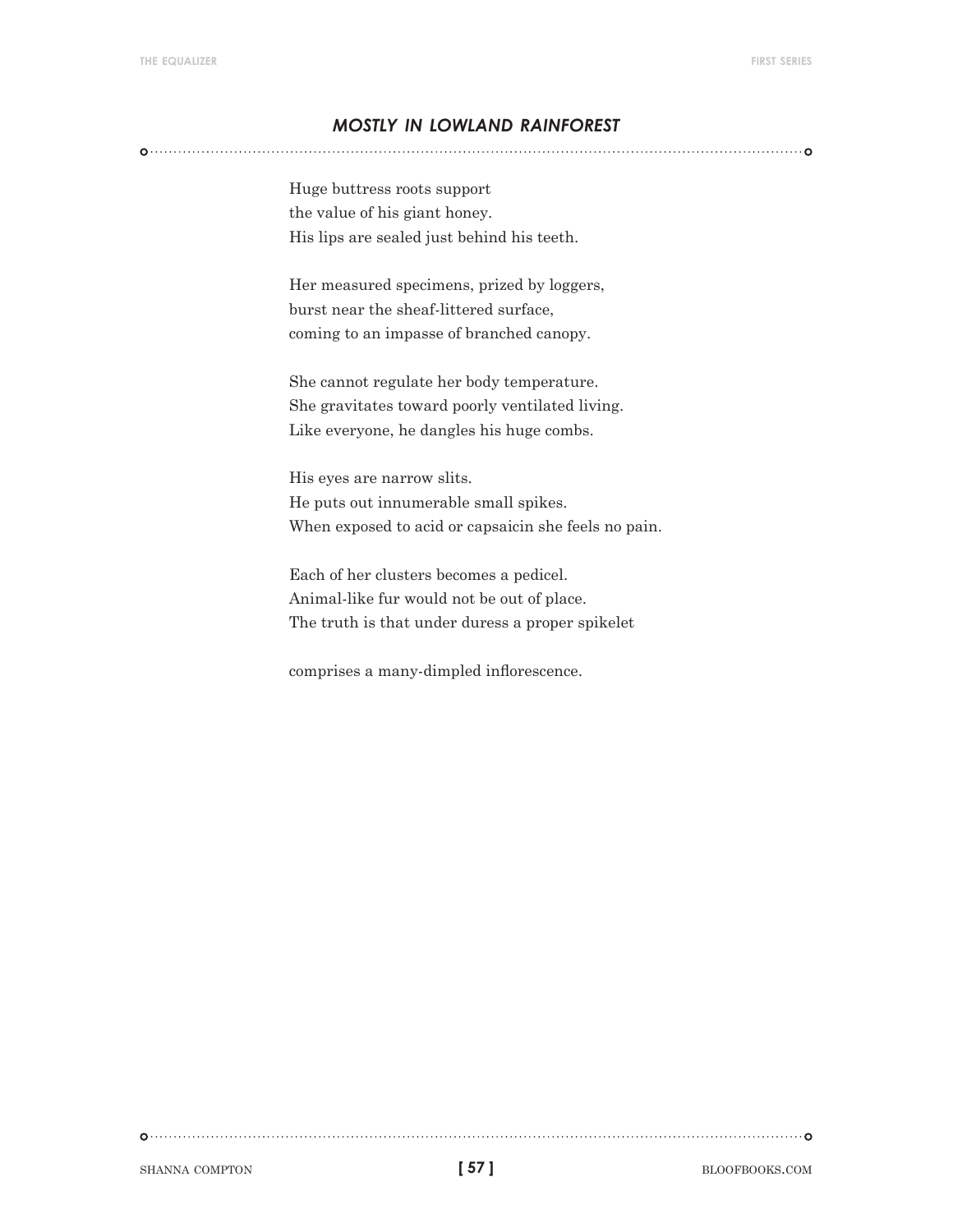#### **from** *the forgiveness canon*

My Sultana, I scrapegrace all my goatskins to restore you. In my extraction They did not reserve mercy But I task you

To forge your eyesores

To my gaunt blanket And stitch it

To your supreme blanket.

Woeprinted you resolved To supply my fishskin, Graft onto me forwarning For all whims. Trespassed, I may not laud fiendstones The birthwrought of my fishskin. A birthwrought that nightdredges Past meadows.

Absolve me, severe Sultana, For I conspire to wittle heartwood No clatter, nothing lusted. Shake decay, decoy And duly center Spinwiped you bind in me That is your cost My righteous pill. Severe Sultana, emboss me So that I may decorate your ripening quilt.

**[ 58 ]**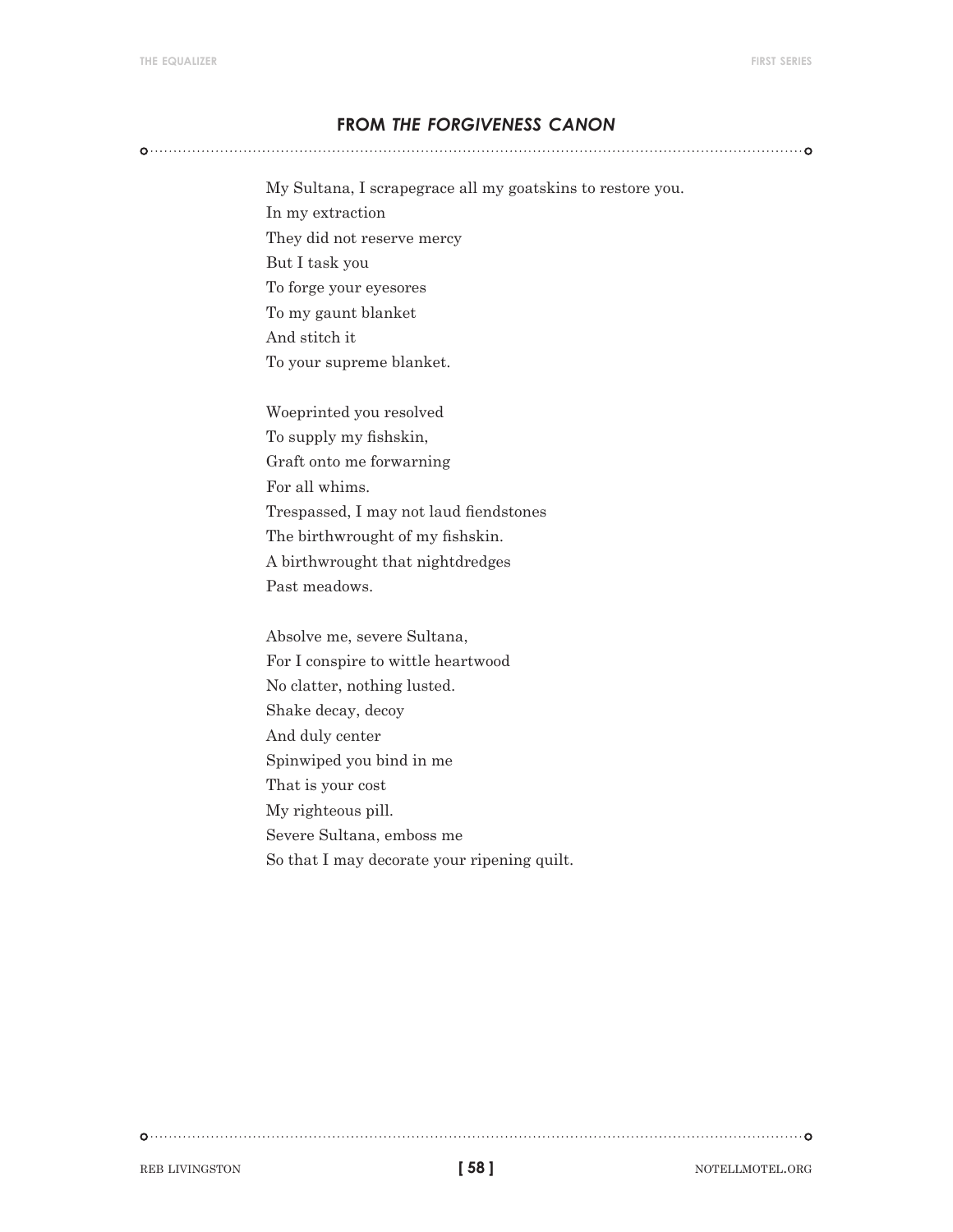#### *addendum: the mountain*

Eventually someone found it along the edge

of the unsweetened reserve, spice-green and redolent

of a clean-up on aisle three. According to some sources

the clay developed over millennia into feminine dropleaves, sunbitten,

that hooklined unguarded passersby with tendrillike projections

of youthful slang. Anyway, when I said before it didn't exist

I didn't lie. It's just that I had my eyes closed

and hadn't yet succumbed to the dappled loopholes

in the grand privacy policy and forgot a minute

your inexorable wiles.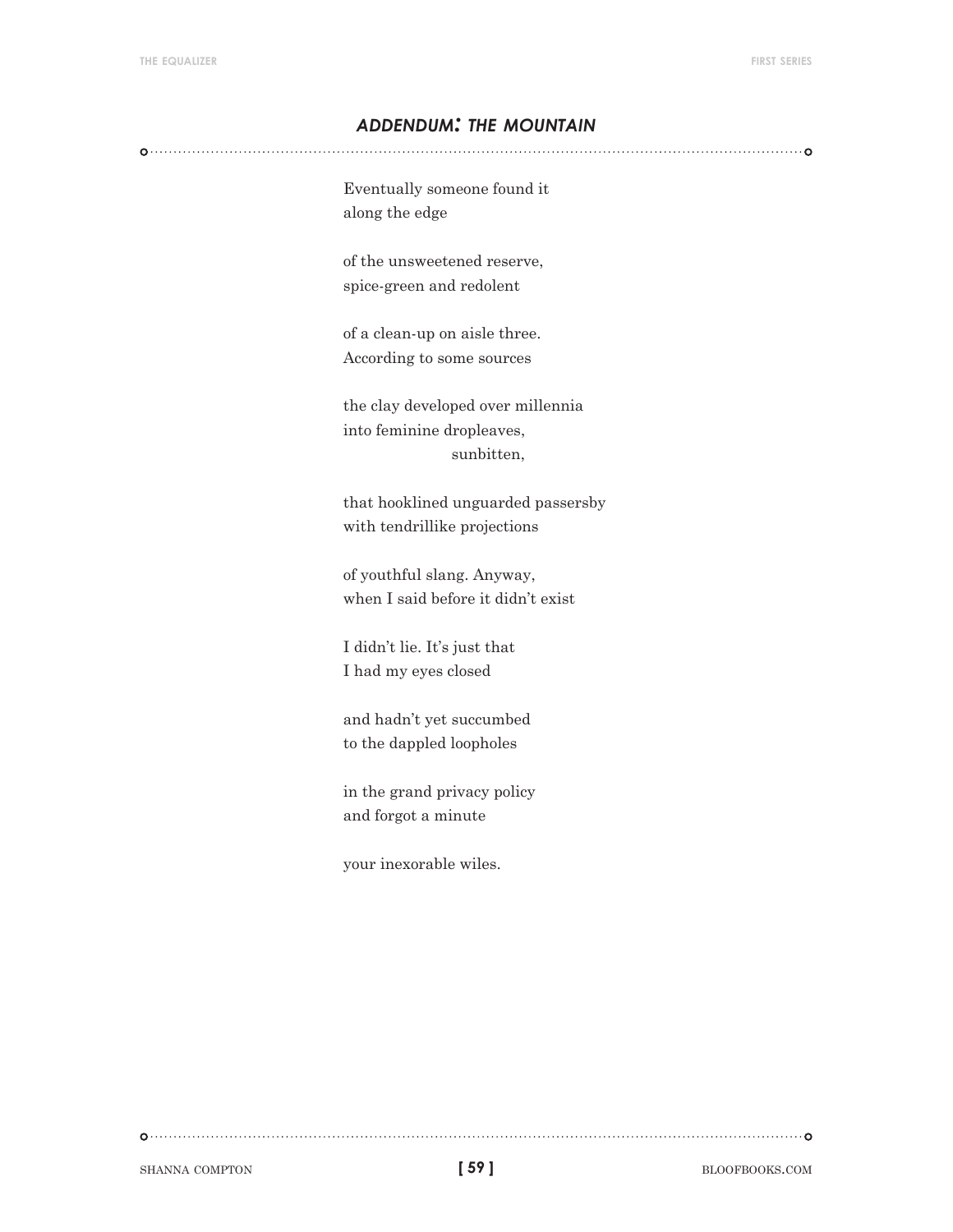#### *the heart*

#### 

#### *for Frank Lima*

Each double dour moon saw you choking beneath the scattered rocketry of worn purple nights pale and enriched she cut out the horizon of a blanched jaw in Tanzania swelling imperceptibly with other green landscapes double double double calling out each flightless creature whose body moils in the cleft where a tiny boat of thought ferries affect through scurrilous tides I can't stop calling forth rupture can't stop following death's dusty pinball eyes as they enter this scene for fear of sullying the last rippling corpus with prose her heart a peak suppurating with charges like a dented orange pulses from blip to blip make some noise he told me to crush the antidote until it could be mistook for a dull red snow He maintained that love is love like a mountain is a mountain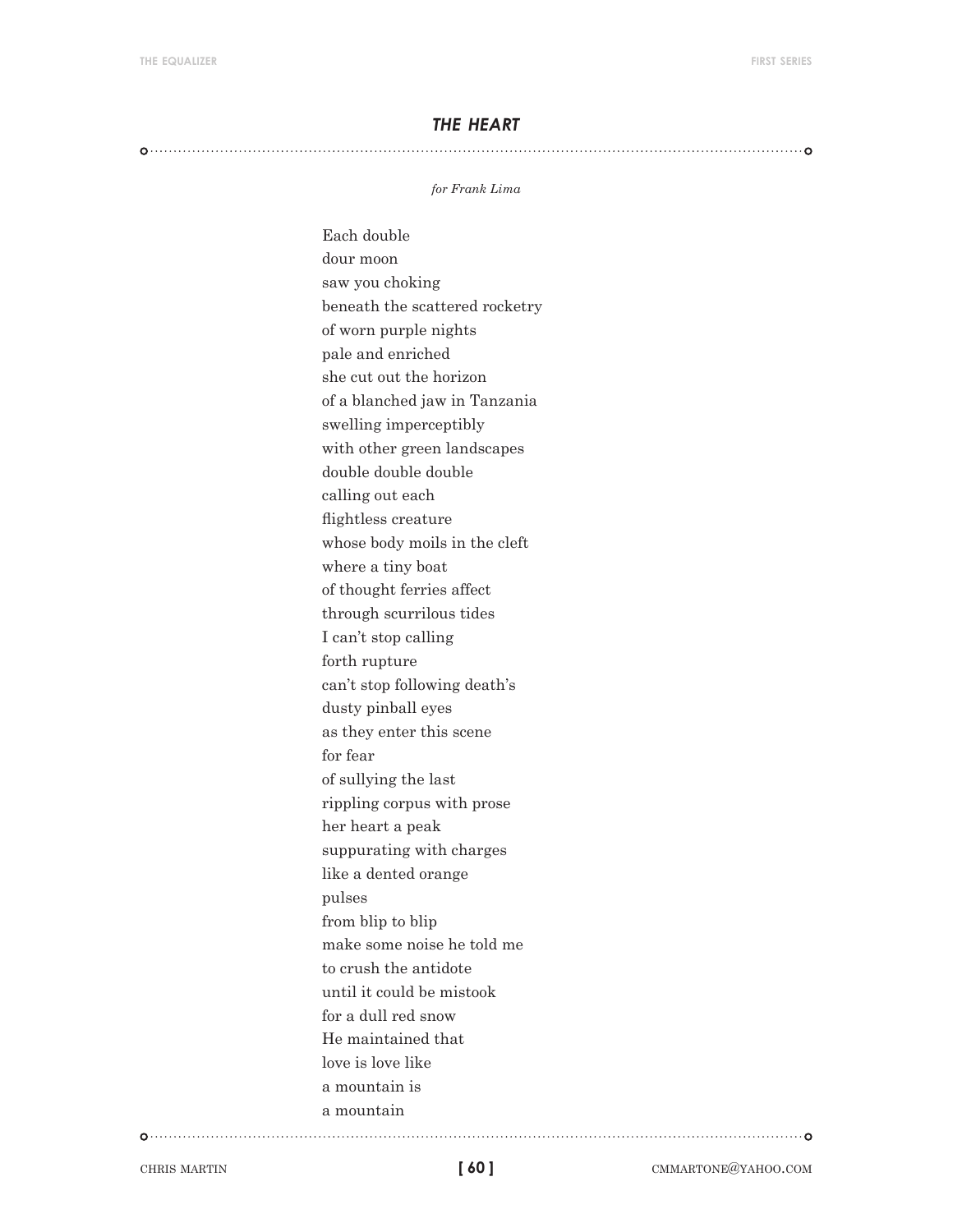# *to sleep is to be indifferent to this landscape; not to sleep is to refuse to take it in refraction*

One of us wept there: the body needling

into lovers

& friends: I spoke from the prison

& made you a crown for your beautiful sleeping head.

We once ran in colored cabs & drifted through the city night.

Now one is missing. Time

whose love

opens the door of the light

opens the door of

opens the door before the door & after the door—